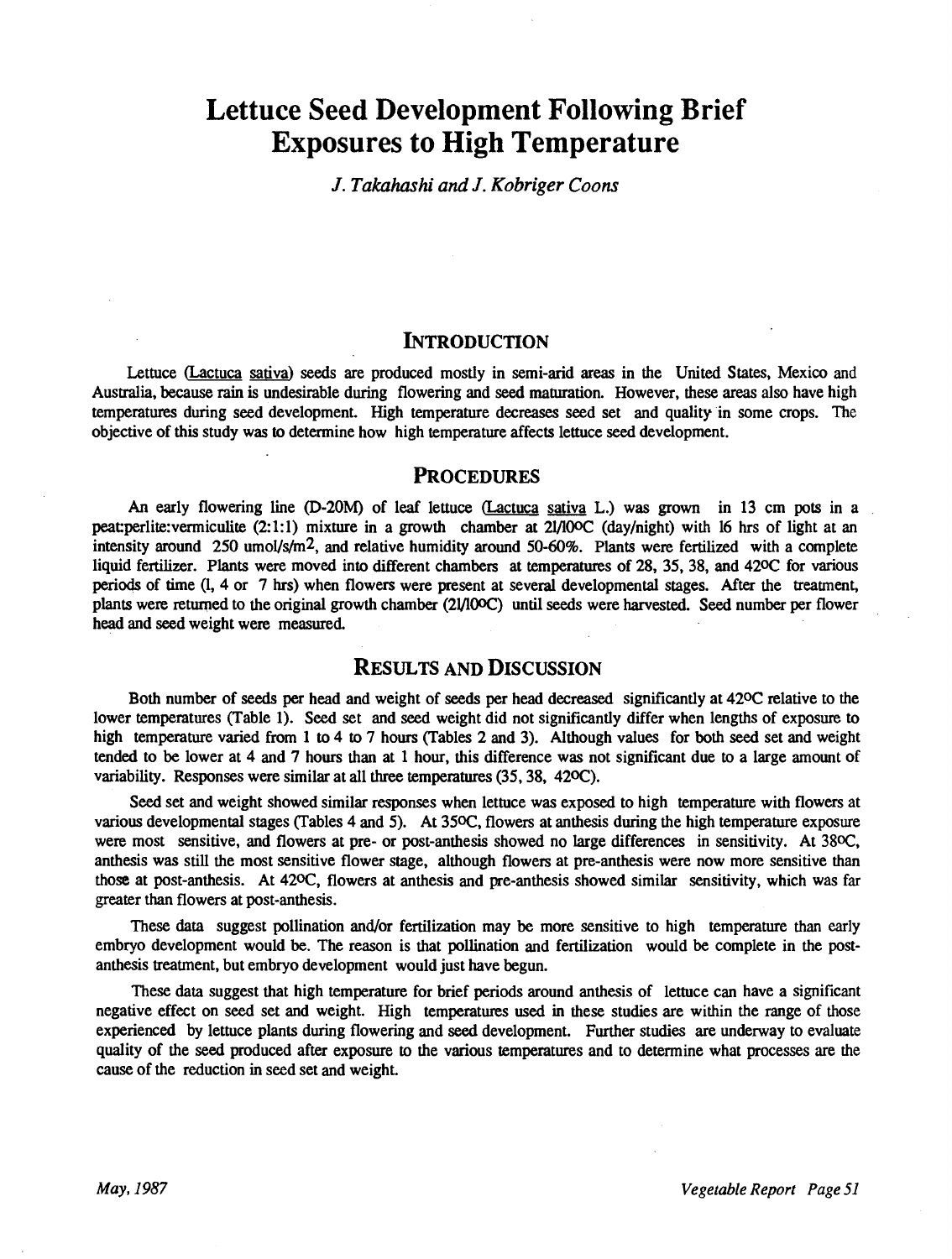| Temperature<br>(OC) | Number of<br>seeds per<br>head | Weight of<br>seed per head<br>(mg) |  |
|---------------------|--------------------------------|------------------------------------|--|
| 21                  | $3.8a^2$                       | 5.9a                               |  |
| 28                  | 4.0a                           | 6.1a                               |  |
| 35                  | 3.5a                           | 5.3a                               |  |
| 42                  | 0.7 <sub>b</sub>               | 1.0 <sub>b</sub>                   |  |

#### Table 1. Seed set and weight of lettuce exposed to high temperatures near anthesis.

ZMean separation within columns by Duncan's multiple range test, 5% level.

# Table 2. Seed set of lettuce exposed to high temperature for various lengths of time.

| $\bullet$ |               | Number of seeds per head |                        |
|-----------|---------------|--------------------------|------------------------|
| Hour(s)   | 350C          | 380C                     | 42 <sub>o</sub> $\sim$ |
|           | $6.4 \pm 2.9$ | $4.7 \pm 3.3$            | $3.0 \pm 3.4$          |
|           | $4.9 \pm 2.7$ | $4.1 \pm 3.3$            | $2.5 \pm 3.1$          |
|           | $5.7 \pm 2.7$ | $4.4 \pm 3.6$            | $2.3 \pm 2.9$          |

# Table 3. Seed weight of lettuce exposed to high temperature for various lengths of time.

|         |                | Weight of seed per head (mg) |                   |
|---------|----------------|------------------------------|-------------------|
| Hour(s) | 350C           | 38 <sub>o</sub> $C$          | 42 <sub>o</sub> C |
|         | $10.2 \pm 4.0$ | $7.6 + 4.9$                  | $4.7 \pm 5.3$     |
|         | $7.8 \pm 4.0$  | $6.5 \pm 4.9$                | $3.3 \pm 4.1$     |
|         | $9.0 \pm 4.0$  | $6.7 + 5.1$                  | $2.6 \pm 3.4$     |